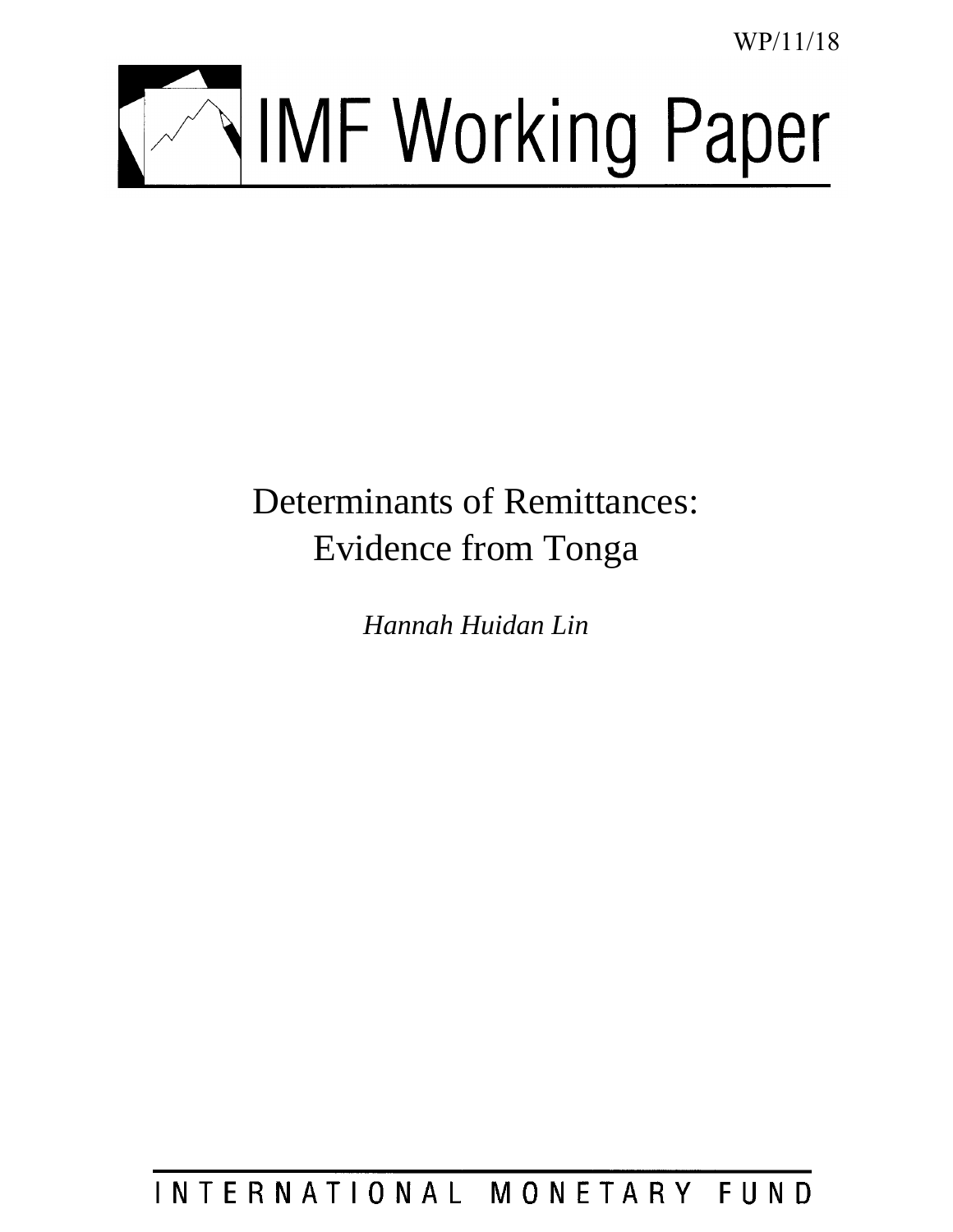#### **IMF Working Paper**

#### Asia and Pacific Department

#### **Determinants of Remittances: Evidence from Tonga**

#### **Prepared by Hannah Huidan Lin<sup>1</sup>**

Authorized for distribution by Subir Lall

Lepwet $\frac{14233}{2}$ 

#### **Abstract**

**This Working Paper should not be reported as representing the views of the IMF.** The views expressed in this Working Paper are those of the author(s) and do not necessarily represent those of the IMF or IMF policy. Working Papers describe research in progress by the author(s) and are published to elicit comments and to further debate.

This paper analyzes the determinants of remittances to Tonga. The results indicate that macroeconomic conditions in remitting countries and exchange rate fluctuations influence remittances. In particular, remittances growth falls when the Tongan currency appreciates, but increases with higher real GDP growth and lower unemployment in remitting countries. The analysis also finds that the influence of these determinants varies with the recipients of remittances, with remittances to non-profit organizations being more sensitive to an appreciation of the Tongan currency and the interest rate differential between Tonga and remitting countries than remittances to households. However, the analysis does not find evidence of "Dutch Disease" in Tonga, as the real exchange rate does not appear to be affected by remittances.

JEL Classification Numbers: F22, F43, O16

Keywords: remittances, exchange rate

 $\overline{a}$ 

Author's E-Mail Address: HLin@imf.org

<sup>&</sup>lt;sup>1</sup> I wish to thank Papa N'Diaye and Nathan Porter for very insightful comments and the National Reserve Bank of Tonga for providing the remittances data.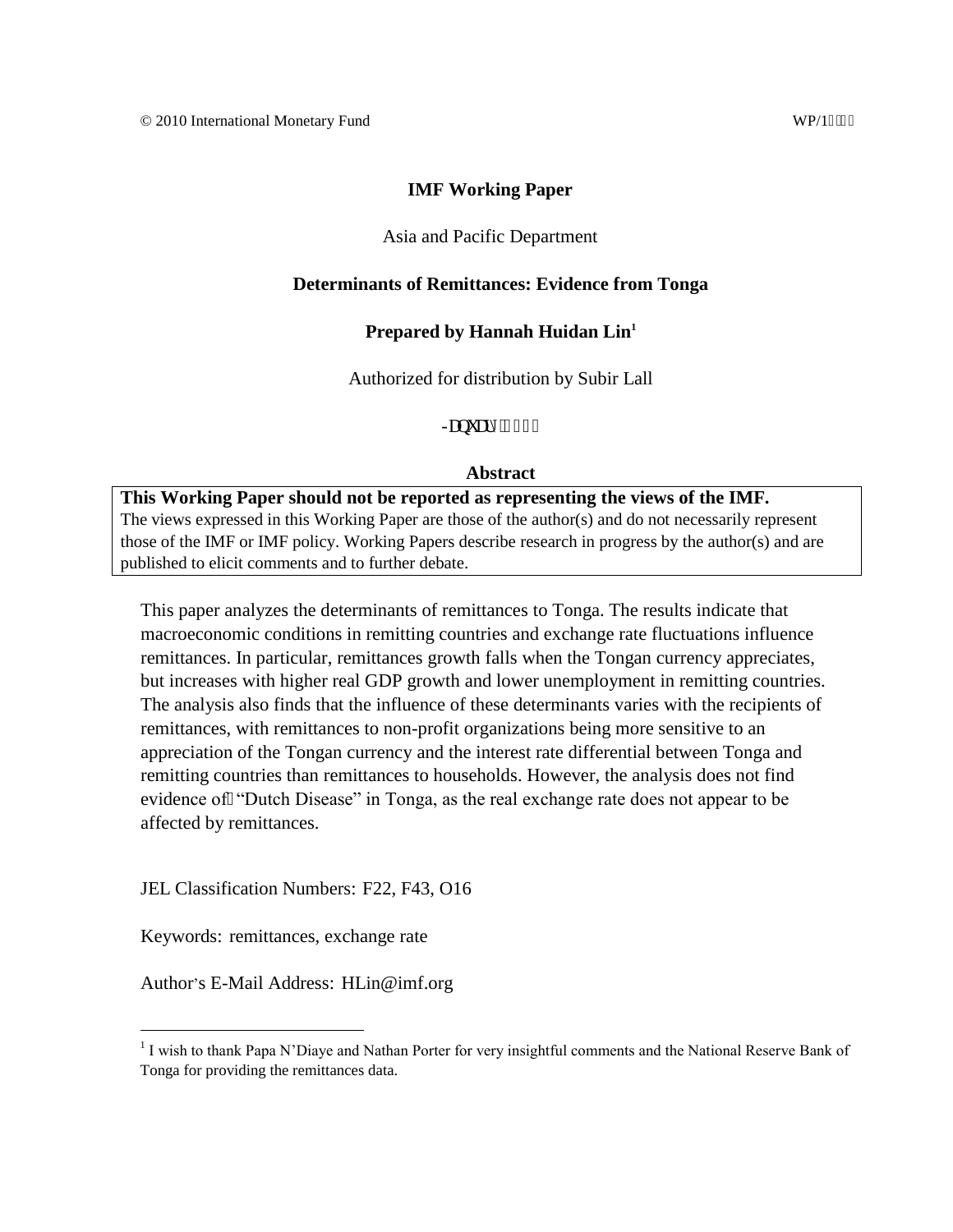## Contents Page

# Figures

| 4. Remittances, Bilateral Real Exchange Rate, and Growth in Remitting Countries 8 |  |
|-----------------------------------------------------------------------------------|--|
|                                                                                   |  |
|                                                                                   |  |
| <b>Tables</b>                                                                     |  |

#### Tables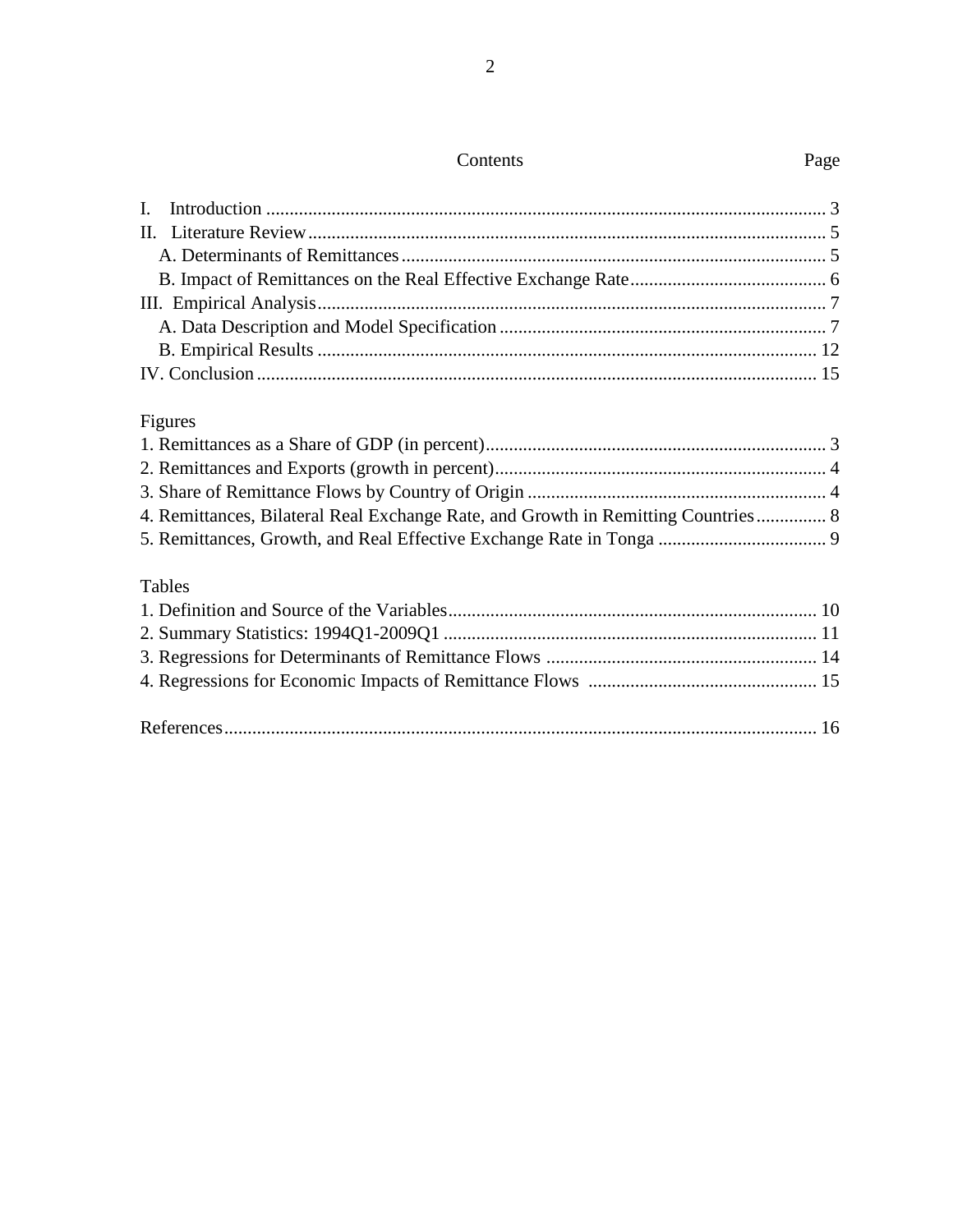#### **I. INTRODUCTION**

<span id="page-3-0"></span>Remittances are important to Tonga. Over the past decade, remittances as a share of GDP in Tonga have varied between 30 and 55 percent, with an average of around 45 percent, making Tonga the leading recipient of remittances relative to GDP among Pacific island countries (PICs) (Figure 1). Remittance flows to the Pacific region in the past decade primarily reflect the impact of increased migration due to low GDP growth and income levels in the destination countries.



<span id="page-3-1"></span>Figure 1. Remittances as a Share of GDP (in percent)

Remittances are the main source of foreign exchange inflows in Tonga, accounting for over 67 percent of imports—more than in other PICs—while exports account for only 31 percent. Remittances appear to be a much more reliable source of foreign exchange than exports (the coefficient of variation for remittances growth is 13 compared to a coefficient of variation of 22 for exports growth) (Figure 2). The smaller volatility of remittances growth has usually been explained by the strong altruistic relationships that Tongans living abroad maintain with their family in Tonga, as in many other PICs. Remittances originate mainly from the United States, New Zealand, and Australia (Figure 3), where Tongans primarily work in the construction or agricultural sectors.

<span id="page-3-2"></span>There are two major recipients of remittances in Tonga: households and nonprofit organizations (mostly churches). Remittances to households are primarily used for consumption rather than investment purposes, although in some cases, emigrants also help family members receive better healthcare and education. Remittances to churches, however, are mainly used for church construction and maintenance.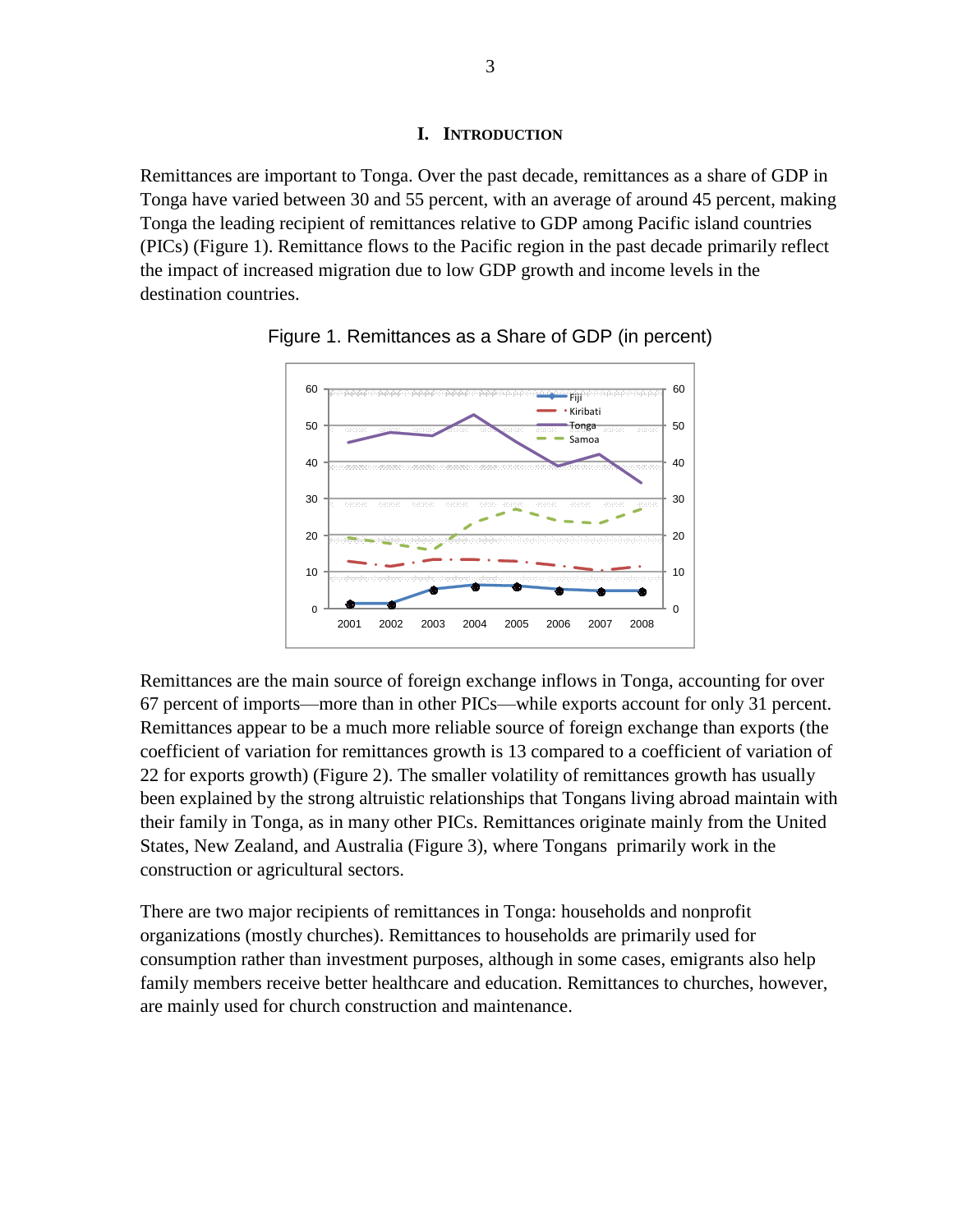

Figure 2. Remittances and Exports (growth in percent)

<span id="page-4-0"></span>Figure 3. Share of Remittance Flows by Country of Origin



Against this background, this paper analyzes the determinants of remittances to Tonga and gauges whether remittance inflows have a significant impact on Tonga's real effective exchange rate. Macroeconomic conditions in remitting countries and exchange rate fluctuations are found to influence remittances. The paper utilizes a panel regression of the growth in remittances on changes in the real bilateral exchange rate, real GDP growth, and unemployment rate in remitting countries, and the interest rate differential between Tonga and remitting countries. The estimated parameters indicate that remittances growth falls with an appreciation of the Tongan currency, but increases with higher real GDP growth and lower unemployment rate in remitting countries. In addition, the estimated exchange rate impact indicates that Tongans abroad do not compensate for changes in exchange rates (and possible higher transaction costs).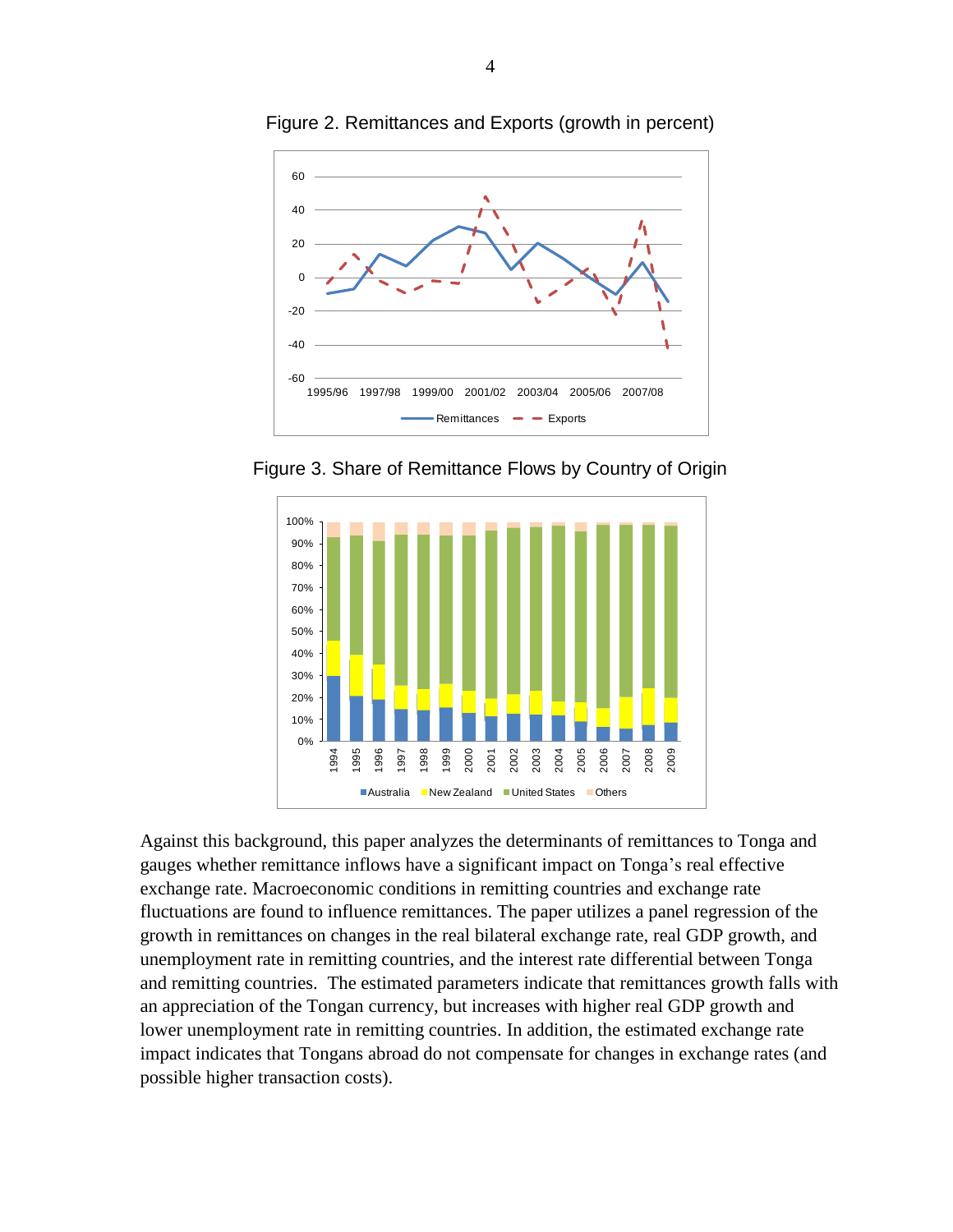The impact of these macroeconomic variables on remittances is found to vary with the recipients of those remittances, namely whether the recipients are households or nonprofit organizations. Remittances to nonprofit organizations are more sensitive to a real appreciation of the Tongan currency and the interest rate differential between Tonga and remitting countries than to real GDP growth or employment conditions in remitting countries.

With regard to the impact of remittances in exchange rates, the analysis does not find evidence of "Dutch Disease" in Tonga, as the real effective exchange rate does not respond significantly to the change in remittance flows. One possible reason for this is that remittances to Tonga are primarily used for consumption, most of which is imported with little impact on the demand for nontradable goods, and hence there is little pressure for the currency to appreciate in real terms.

<span id="page-5-0"></span>The remainder of the paper is organized as follows. Section II reviews briefly the literature, Section III presents the empirical evidence, and Section IV concludes the paper.

#### **II. LITERATURE REVIEW**

#### **A. Determinants of Remittances**

<span id="page-5-1"></span>The literature on the determinants of remittances generally finds altruistic and investment motives to remittances. <sup>2</sup> When guided by altruistic motives, remittances aim to support recipients in their daily expenditure and/or compensate them for catastrophic events. In this case, remittances are negatively correlated with economic conditions (real GDP growth and employment) in the home country. The end use of remittances is primarily consumption. When guided by investment motives, remittances aim to take advantage of high returns or other opportunities for profits in the home country. In this case, remittances are positively related to economic conditions and investment opportunities in the home country (as indicated by real GDP growth and real interest rate differential between the home country and the remitting country).

At the same time, remittances likely depend on expatriates' income and bilateral exchange rates between the home and remitting country. As a proxy for income, real GDP growth and unemployment rates will be used. Real GDP growth is expected to be positively related with remittance growth and unemployment is expected to be negatively correlated with remittances growth. Changes in income of expatriates would affect the remittances through their own consumption smoothing needs. The impact of the exchange rate is less of a clear cut since expatriates could decide to send a fixed amount of money in the currency of the

 $\overline{a}$ 

 $2^{2}$  See for example Johnson and Whitelaw (1974) and Lucas and Stark (1985).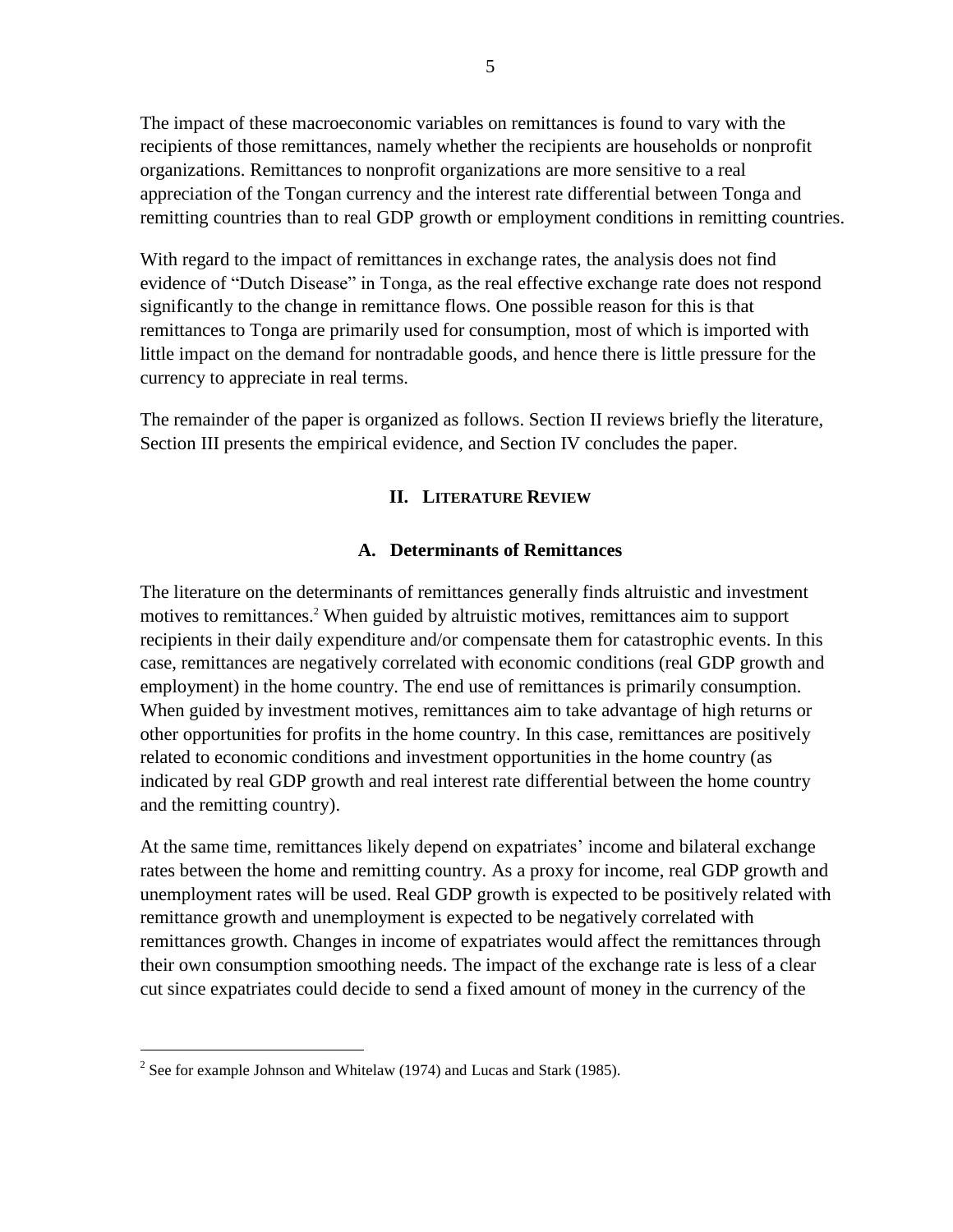country they live in (for example, US\$100 per month), or in the Tongan currency, compensating for the effects of exchange rate changes.

The variables mentioned above have been found to be important determinants of remittances in empirical studies. Chami, Fullenkamp, and Jahjah (2005) estimate a panel regression that relates the remittances-to-GDP ratio to the income and interest rate differentials between the home country and the Untied States. The results show that the income gap has a negative and significant effect on remittances, whereas the real interest rate differential has a positive but insignificant effect. Browne and Mineshima (2007) find that remittances to the Pacific region depend on the rate of real GDP growth in remitting countries, the distance to remitting countries, and whether the home and remitting country share a common language. Browne and Mineshima also find close links between remittances and the aggregate stock of migrants, the concentration of foreign trade with a small number of regional partners, and shared historical and social factors associated with past colonial relationships. Chamon, Semblat, and Morant (2005) find that remittances to Samoa are influenced by growth in remitting countries and in Samoa and changes in the exchange rate. A depreciation of the Samoan currency is associated with an increase in remittance flows in the Samoan currency. Growth in remitting countries has a strong positive and statistically significant effect on remittances to Samoa, while growth in Samoa has a negative and statistically significant effect on remittances.

### **B. Impact of Remittances on the Real Effective Exchange Rate**

<span id="page-6-0"></span>Remittances can affect long-term growth through several channels, one of which is the exchange rate. Changes in the real effective exchange rate affect the distributional impact of remittance inflows, both by altering the returns to factors employed in the traded and nontraded goods sectors and by affecting the relative price of traded and nontraded consumption goods. The empirical evidence on the effect of remittances on exchange rates is, however, mixed.

Bourdet and Falck (2003) find that remittance inflows into Cape Verde during 1980–2000 were are associated with an appreciation of the equilibrium real exchange rate. Hyder and Mahboob (2005), Saadi-Sedik and Petri (2006) find similar results for Pakistan and Jordan. Amuedo-Dorantes and Pozo (2004) also find that remittances inflows lead to an appreciation of the real exchange rate. Holzner (2006) finds similar results using a worldwide sample. However, Rajan and Subramanian (2005) find that remittance inflows are not associated with slower growth in manufacturing industries with higher labor intensity or greater export orientation, suggesting that remittance inflows do not result in "Dutch disease".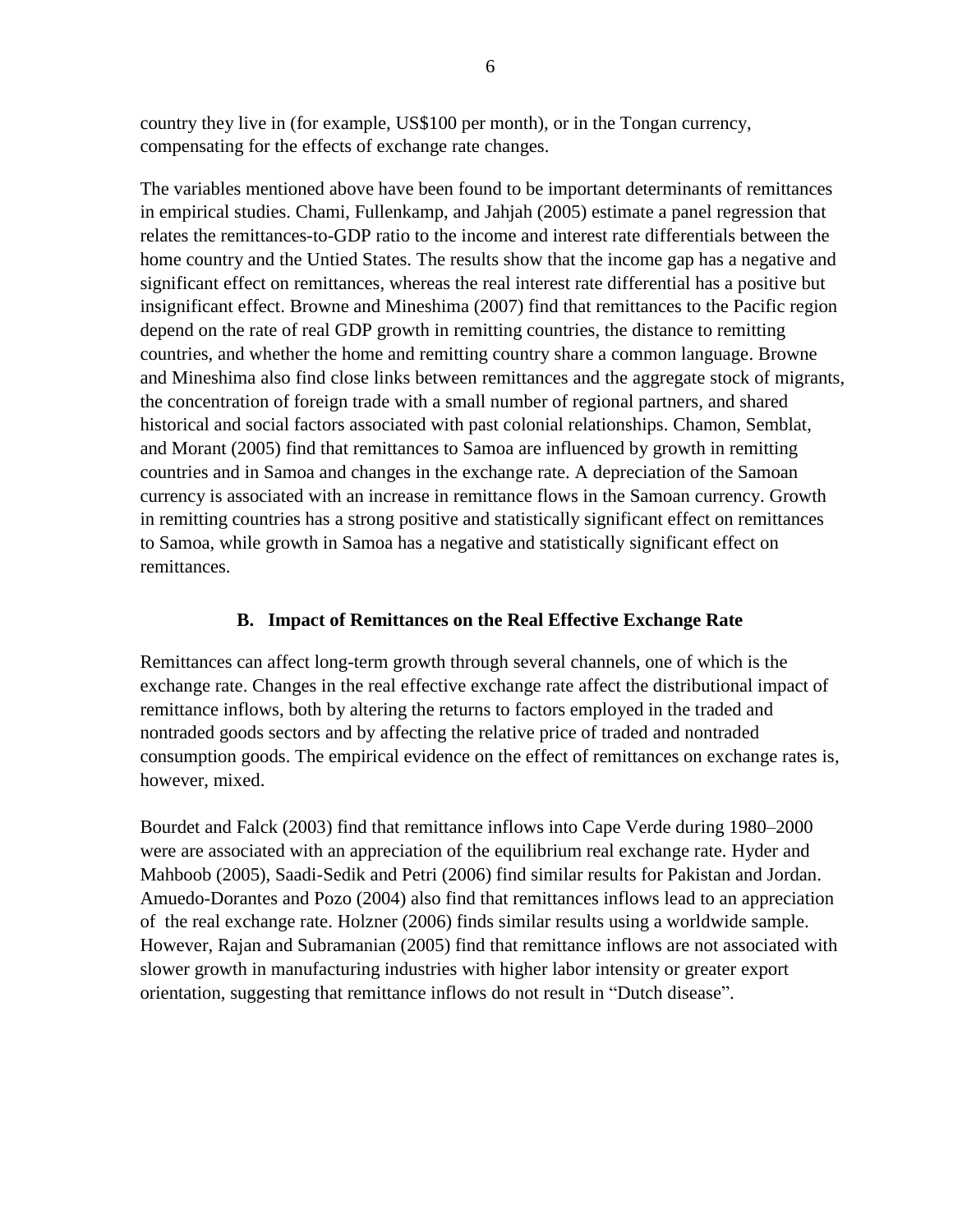#### <span id="page-7-0"></span>**III. EMPIRICAL ANALYSIS**

#### **A. Data Description and Model Specification**

<span id="page-7-1"></span>The data for remittances in this paper cover remittances to Tonga for the period 1994Q1– 2009Q1, from Australia, New Zealand, and the United States. The data set represent an improvement over many existing cross-country studies in three important dimensions. First, a common practice in the literature has been to sum the three components of the balance of payments when compiling statistics on remittances: workers' remittances, employee compensation, and migrants' transfer, 3 even though migrants' transfers and employee compensation statistics are not conceptually representative of remittance behavior (Chami, et al., 2008). The remittances series used in this paper are provided by the Tongan authorities and represent workers' remittances only. Second, the remittances are available by country of origin, which enables us to control for remitting country fixed effects. Third, the remittances are also available by types of recipients: households and nonprofit organizations (mostly churches). For households, remittances typically finance consumption, while nonprofit organizations such as churches usually use the remittances for church construction and maintenance. Failing to distinguish remittances by end use may significantly affect the estimates of the determinants of remittances.

Figure 4 plots the relationship between remittances growth and GDP growth in remitting countries (left panel) and that between remittances growth and changes in the real exchange rate against remitting countries (right panel). It shows, as expected, a positive correlation between remittances growth and GDP growth in remitting countries. Remittances growth seems negatively related to an appreciation of the Tongan currency. Figure 5 plots the relationship between remittances growth, GDP growth in Tonga, and the change in the real effective exchange rate. The figure shows a clear negative relationship between remittances growth and GDP growth in Tonga, and between remittances growth and changes in real effective exchange rate. Most of the relationships observed here will be tested in the regressions with other control variables.

 $\overline{a}$ 

<sup>3</sup> See for example, *Global Economic Prospects* (World Bank, 2005), *the World Economic Outlook* (IMF, 2005), Aggarwal, Demirguc-Kunt, and Martinez Peria (2006), and Giuliano and Ruiz-Arranz (2005).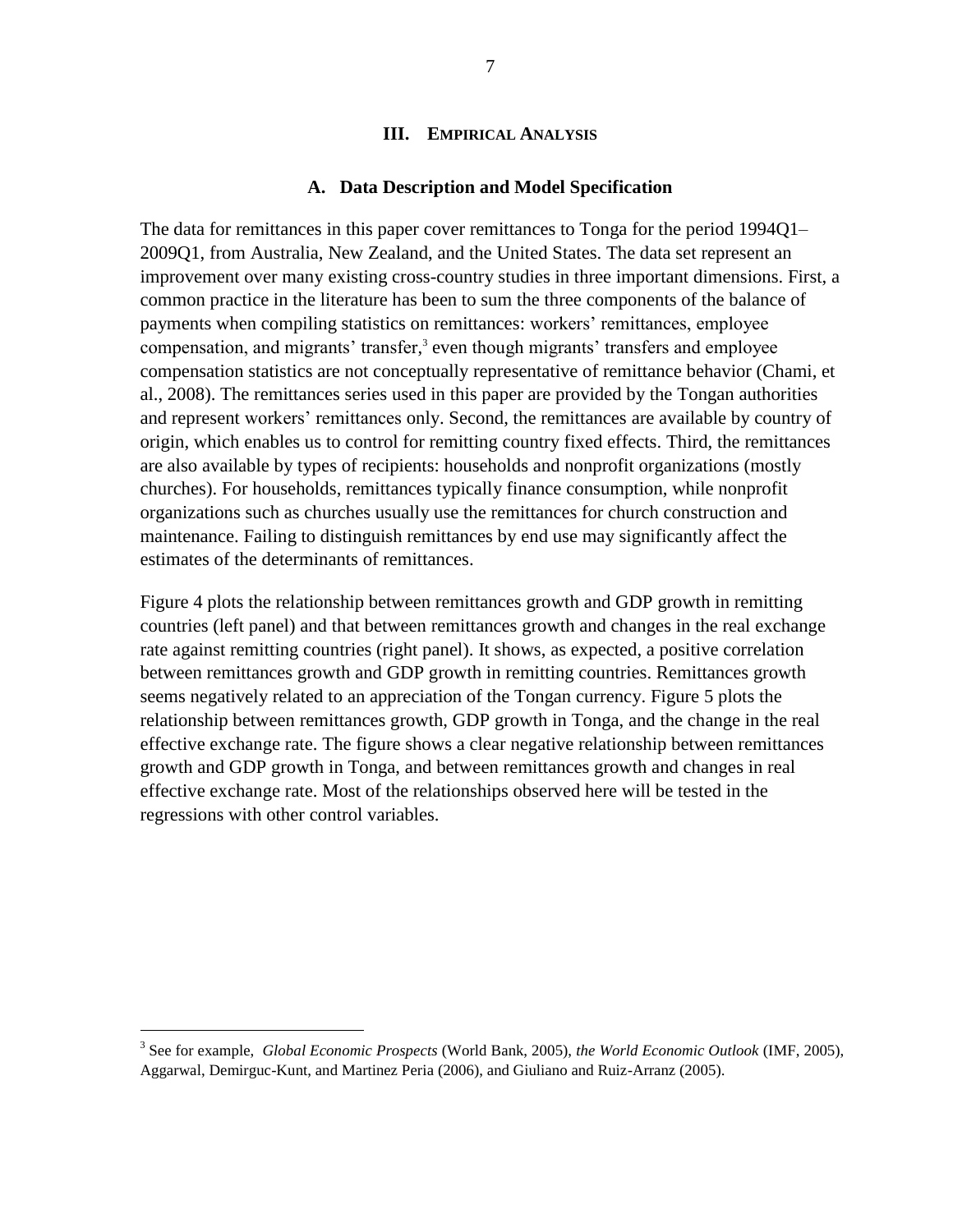<span id="page-8-0"></span>

Figure 4. Remittances, Bilateral Real Exchange Rate, and Growth in Remitting Countries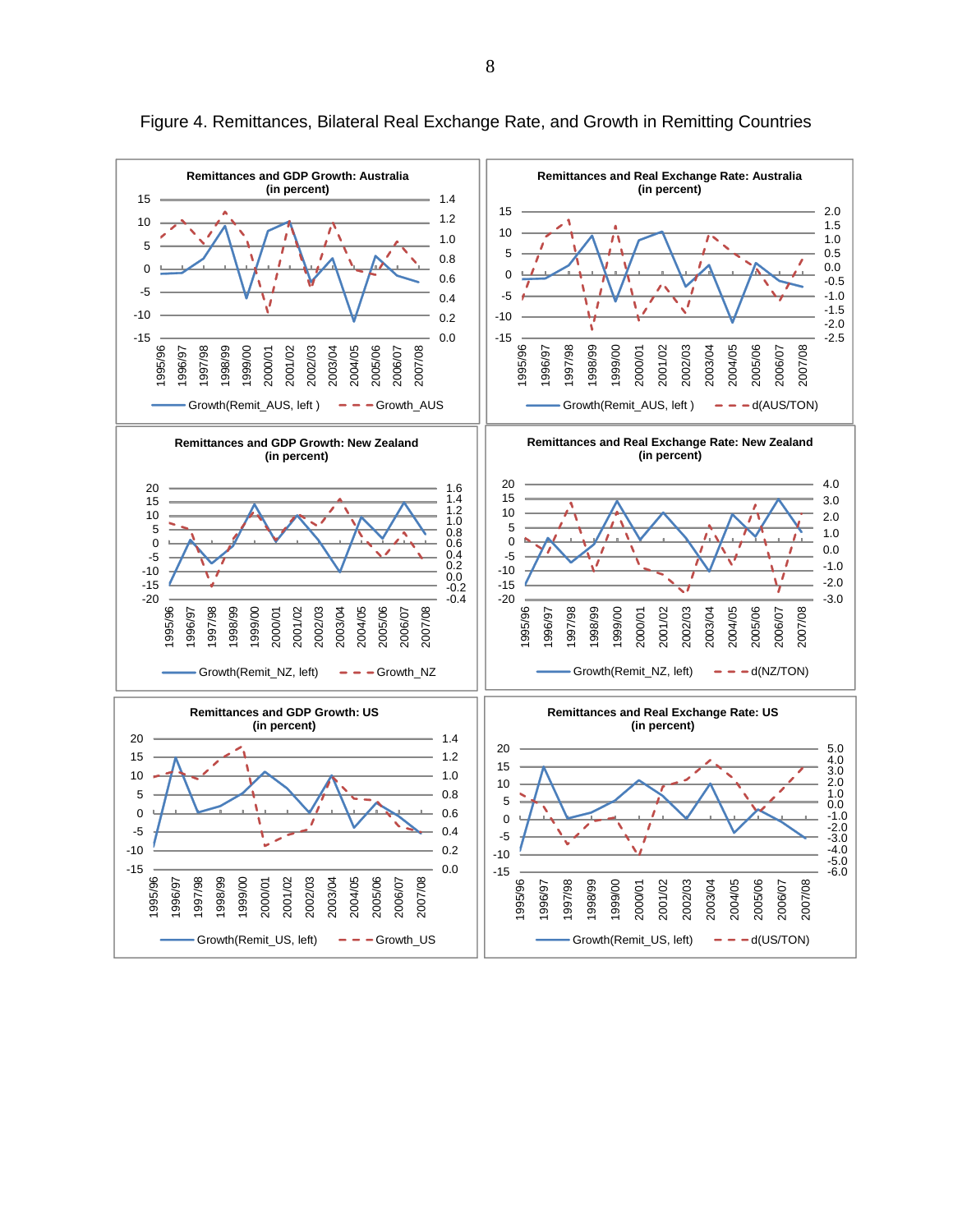

Figure 5. Remittances, Growth, and Real Effective Exchange Rate in Tonga

We first study the determinants of remittances from Australia, New Zealand, and the United States in a panel setting with a fixed-effect specification to control for unobserved timeinvariant characteristics of remitting countries. We estimate the determinants of remittances using GMM in a dynamic panel data (with lagged dependent variable), using the following specification.<br> *d* ln(remittances)<sub>*i,t*</sub> =  $\alpha_i + \beta_1 * d$  ln(remittances)<sub>*i,t*-1</sub> +  $\beta_2 *$ appreciation<sub>*i,t*</sub></sub> (d) specification.

$$
d\ln(\text{remittances})_{i,t} = \alpha_i + \beta_1 * d\ln(\text{remittances})_{i,t-1} + \beta_2 * \text{approxation}_{i,t} + \beta_3 * \text{growth}_{i,t-1} + \beta_4 * \text{unemployment}_{i,t-1} + \beta_5 * (\text{interest}_{TON,t-1} - \text{interest}_{i,t-1}) + \varepsilon_{i,t} \tag{1}
$$

The dependent variable is the growth of remittances from country *i* in quarter *t*. *appreciationit* is the one-period change in the real exchange rate between country *i* and Tonga in quarter *t* (an increase in the value denotes an appreciation of the Tongan currency). To address the potential endogeneity concerns, we use as instruments the lagged real GDP growth of remitting countries, lagged unemployment rate in remitting countries, and lagged interest rate differentials between Tonga and remitting countries (see Table 1 for variable definitions and Table 2 for summary statistics).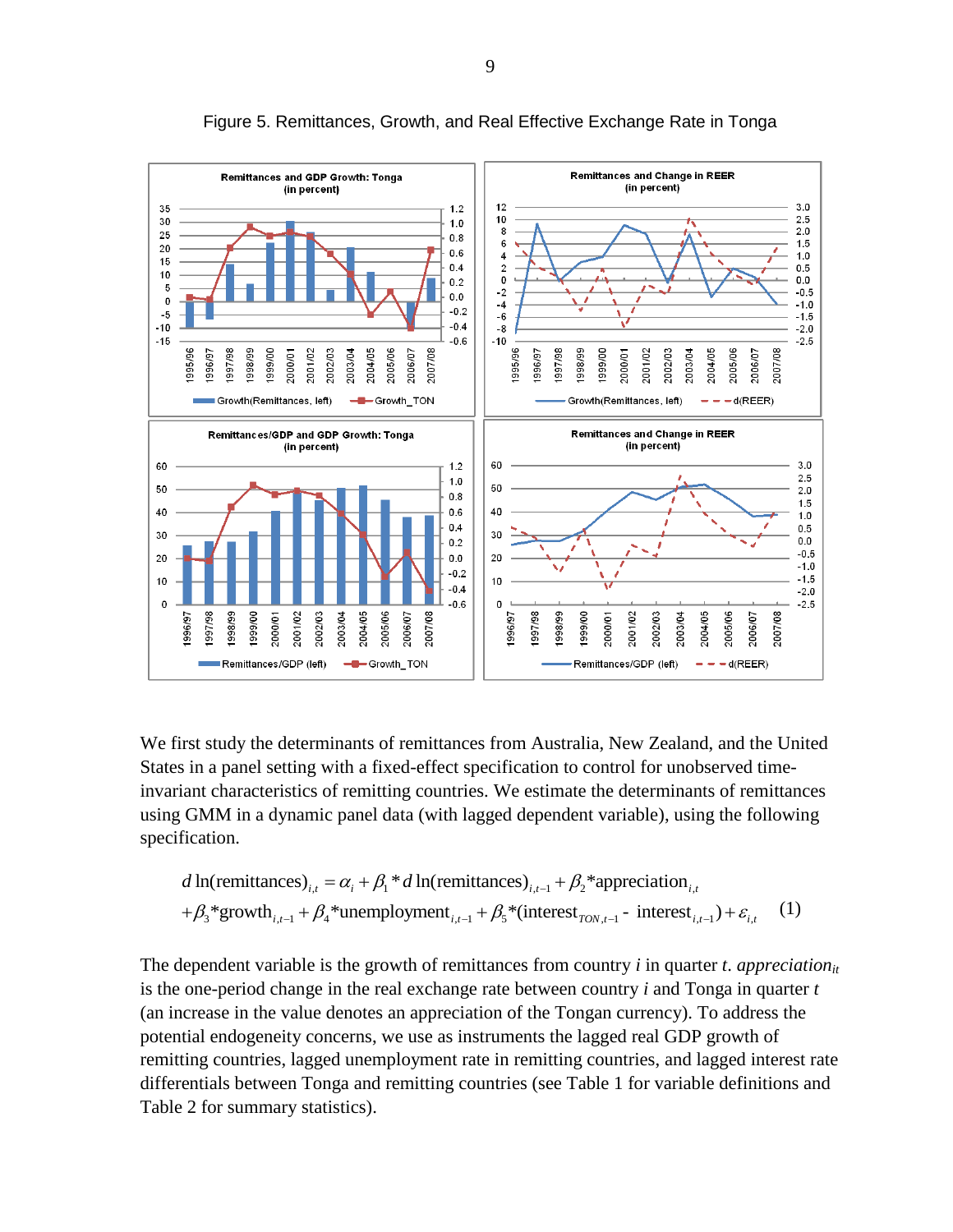<span id="page-10-0"></span>

| <b>Variable</b>              | <b>Description</b>                                  |
|------------------------------|-----------------------------------------------------|
| Remittances                  | In T\$. Source: Tongan authorities.                 |
| Real exchange rate           | Bilateral real exchange rate, foreign currency      |
|                              | per Pa'anga. Source: International Financial        |
|                              | Statistics, IMF.                                    |
| Real effective exchange rate | Source: International Financial Statistics,<br>IMF. |
| GDP growth                   | Growth of gross domestic product in local           |
|                              | currency, constant price. Source: World             |
|                              | Economic Outlook, IMF, October 2009.                |
| Unemployment rate            | Source: World Economic Outlook, IMF,                |
|                              | October 2009.                                       |
| Interest rate                | Three-month treasury bills for Australia,           |
|                              | New Zealand, and the United States. Three-          |
|                              | month lending rates for Tonga. Sources:             |
|                              | <b>RBA Statistical Bulletin, RBNZ Interest</b>      |
|                              | Rates Table B2, Federal Reserve table H15,          |
|                              | and International Financial Statistics, IMF.        |
| Inflation rate               | CPI inflation. Sources: Tongan authorities          |
|                              | and International Financial Statistics, IMF.        |
| Terms of trade               | Exports price index/Imports price index.            |
|                              | Source: Tongan authorities.                         |
| Trade openness               | Exports and imports of goods and services           |
|                              | divided by GDP in current price. Sources:           |
|                              | Tongan authorities and World Economic               |
|                              | Outlook, IMF, October 2009.                         |
| Financial openness           | Foreign assets and foreign liabilities divided      |
|                              | by GDP in current price. Sources:                   |
|                              | International Financial Statistics and World        |
|                              | Economic Outlook, IMF, October 2009.                |
| M2/GDP                       | M2 divided by GDP in current price.                 |
|                              | <b>Sources: International Financial Statistics</b>  |
|                              | and World Economic Outlook, IMF,                    |
|                              | October 2009.                                       |

Table 1. Definition and Source of the Variables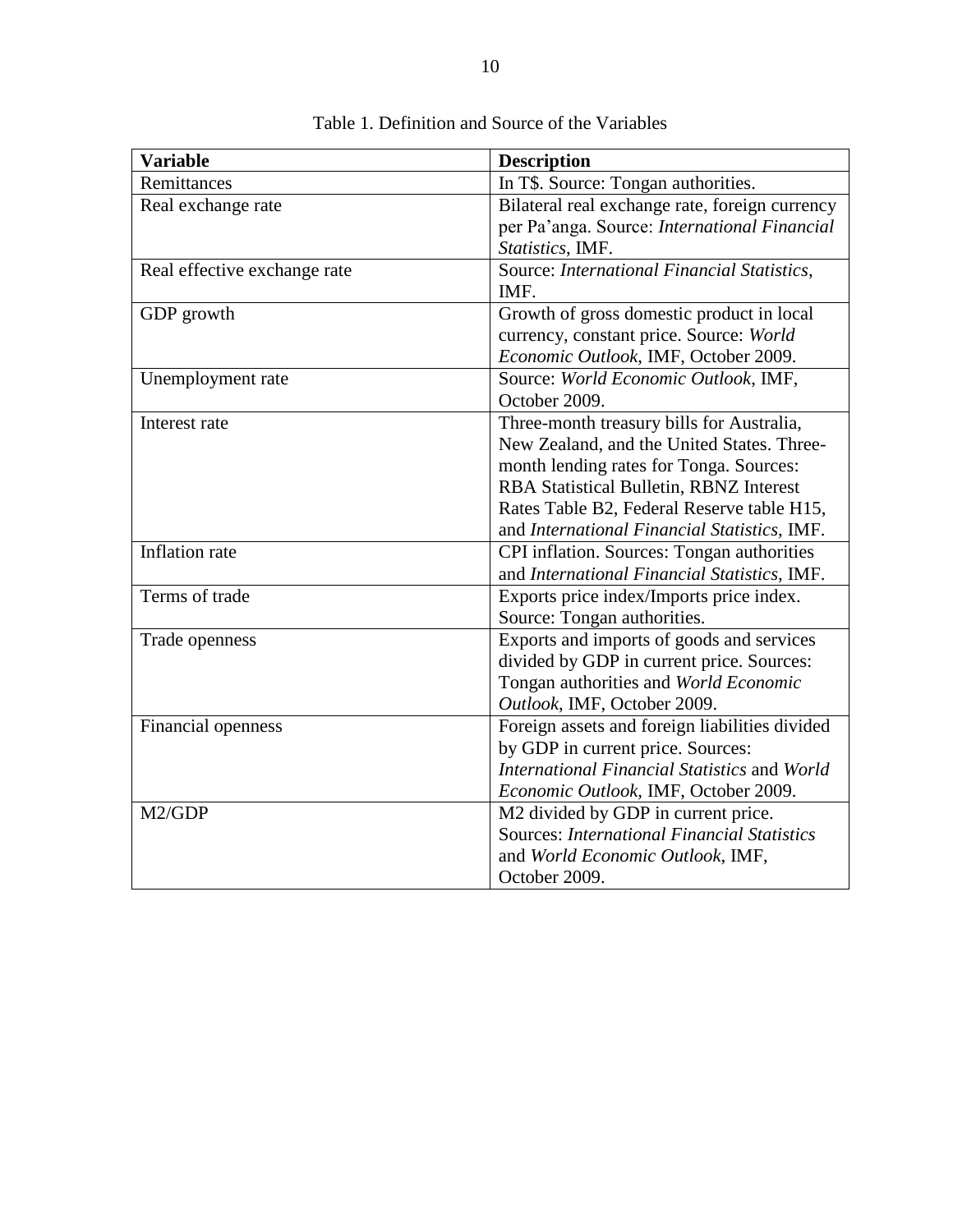<span id="page-11-0"></span>

| Variable                                                | Obs | Mean    | Median  | Std. Dev. | Min     | Max    |
|---------------------------------------------------------|-----|---------|---------|-----------|---------|--------|
| Tonga                                                   |     |         |         |           |         |        |
| <b>Growth in Total Remittances</b>                      | 60  | 0.02    | 0.03    | 0.20      | $-0.47$ | 0.45   |
| Growth in Total Remittances to Households               | 60  | 0.03    | 0.06    | 0.18      | $-0.40$ | 0.38   |
| Growth in Total Remittances to Non-profit Organizations | 60  | 0.00    | 0.05    | 0.46      | $-1.58$ | 0.83   |
| Appreciation in REER                                    | 60  | 0.00    | 0.00    | 0.02      | $-0.07$ | 0.05   |
| 3-month Interest Rate (in percent)                      | 61  | 11.36   | 11.35   | 0.63      | 9.03    | 12.65  |
| Inflation (in percent)                                  | 61  | 1.46    | 1.56    | 1.47      | $-2.58$ | 4.51   |
| <b>Terms of Trade</b>                                   | 60  | 92.69   | 81.47   | 39.97     | 38.66   | 172.86 |
| <b>Financial Openness</b>                               | 44  | 0.29    | 0.23    | 0.12      | 0.13    | 0.56   |
| <b>Trade Openness</b>                                   | 61  | 0.80    | 0.79    | 0.13      | 0.58    | 1.20   |
| M2/GDP                                                  | 44  | 0.53    | 0.51    | 0.11      | 0.35    | 0.77   |
| <b>Australia</b>                                        |     |         |         |           |         |        |
| Growth in Remittances to Tonga                          | 60  | 0.00    | $-0.01$ | 0.27      | $-0.74$ | 0.60   |
| Growth in Remittances to Households                     | 60  | 0.01    | 0.04    | 0.26      | $-0.81$ | 0.75   |
| Growth in Remittances to Non-profit Organizations       | 60  | $-0.03$ | 0.08    | 0.81      | $-2.28$ | 1.96   |
| Real appreciation of pa'anga agains AUS\$               | 60  | 0.00    | 0.00    | 0.03      | $-0.08$ | 0.19   |
| GDP Growth (in percent)                                 | 61  | 0.86    | 0.84    | 0.59      | $-0.93$ | 2.62   |
| Unemployment Rate (in percent)                          | 61  | 6.51    | 6.37    | 1.56      | 4.03    | 10.13  |
| 3-month Interest Rate (in percent)                      | 61  | 5.78    | 5.61    | 1.07      | 3.20    | 8.19   |
| Inflation (in percent)                                  | 61  | 0.68    | 0.67    | 0.60      | $-0.42$ | 3.72   |
| <b>Financial Openness</b>                               | 61  | 6.93    | 7.11    | 1.55      | 4.59    | 10.24  |
| <b>Trade Openness</b>                                   | 61  | 0.41    | 0.41    | 0.03      | 0.35    | 0.53   |
| M2/GDP                                                  | 46  | 2.85    | 2.89    | 0.17      | 2.51    | 3.13   |
| <b>New Zealand</b>                                      |     |         |         |           |         |        |
| Growth in Remittances to Tonga                          | 60  | 0.00    | $-0.01$ | 0.28      | $-0.98$ | 0.56   |
| Growth in Remittances to Households                     | 60  | 0.02    | $-0.01$ | 0.27      | $-1.05$ | 0.59   |
| Growth in Remittances to Non-profit Organizations       | 60  | $-0.04$ | 0.03    | 1.08      | $-3.97$ | 3.37   |
| Real appreciation of pa'anga agains NZ\$                | 60  | 0.00    | 0.00    | 0.03      | $-0.07$ | 0.10   |
| GDP Growth (in percent)                                 | 61  | 0.72    | 0.86    | 0.79      | $-1.00$ | 2.72   |
| Unemployment Rate (in percent)                          | 61  | 5.59    | 5.38    | 1.49      | 3.57    | 8.97   |
| 3-month Interest Rate (in percent)                      | 61  | 6.88    | 6.78    | 1.61      | 3.67    | 9.96   |
| Inflation (in percent)                                  | 61  | 0.57    | 0.57    | 0.50      | $-0.79$ | 1.67   |
| <b>Financial Openness</b>                               | 61  | 7.24    | 7.68    | 1.37      | 4.85    | 9.91   |
| <b>Trade Openness</b>                                   | 61  | 0.60    | 0.59    | 0.05      | 0.53    | 0.72   |
| M2/GDP                                                  | 46  | 1.43    | 1.44    | 0.12      | 1.15    | 1.68   |
| <b>United States</b>                                    |     |         |         |           |         |        |
| Growth in Remittances to Tonga                          | 60  | 0.02    | 0.05    | 0.23      | $-0.59$ | 0.54   |
| Growth in Remittances to Households                     | 60  | 0.03    | 0.05    | 0.21      | $-0.52$ | 0.46   |
| Growth in Remittances to Non-profit Organizations       | 60  | 0.01    | 0.12    | 0.63      | $-1.08$ | 1.64   |
| Real appreciation of pa'anga agains US\$                | 60  | 0.00    | 0.00    | 0.03      | $-0.09$ | 0.09   |
| GDP Growth (in percent)                                 | 61  | 0.66    | 0.73    | 0.66      | $-1.65$ | 1.95   |
| Unemployment Rate (in percent)                          | 61  | 5.18    | 5.23    | 0.80      | 3.90    | 8.07   |
| 3-month Interest Rate (in percent)                      | 61  | 4.26    | 4.91    | 1.73      | 0.93    | 6.44   |
| Inflation (in percent)                                  | 61  | 0.62    | 0.62    | 0.67      | $-2.83$ | 2.20   |
| <b>Financial Openness</b>                               | 60  | 1.63    | 1.41    | 0.62      | 0.86    | 3.01   |
| <b>Trade Openness</b>                                   | 61  | 0.06    | 0.06    | 0.01      | 0.05    | 0.08   |
| M2/GDP                                                  | 61  | 0.51    | 0.51    | 0.03      | 0.47    | 0.60   |

# Table 2. Summary Statistics: 1994Q1–2009Q1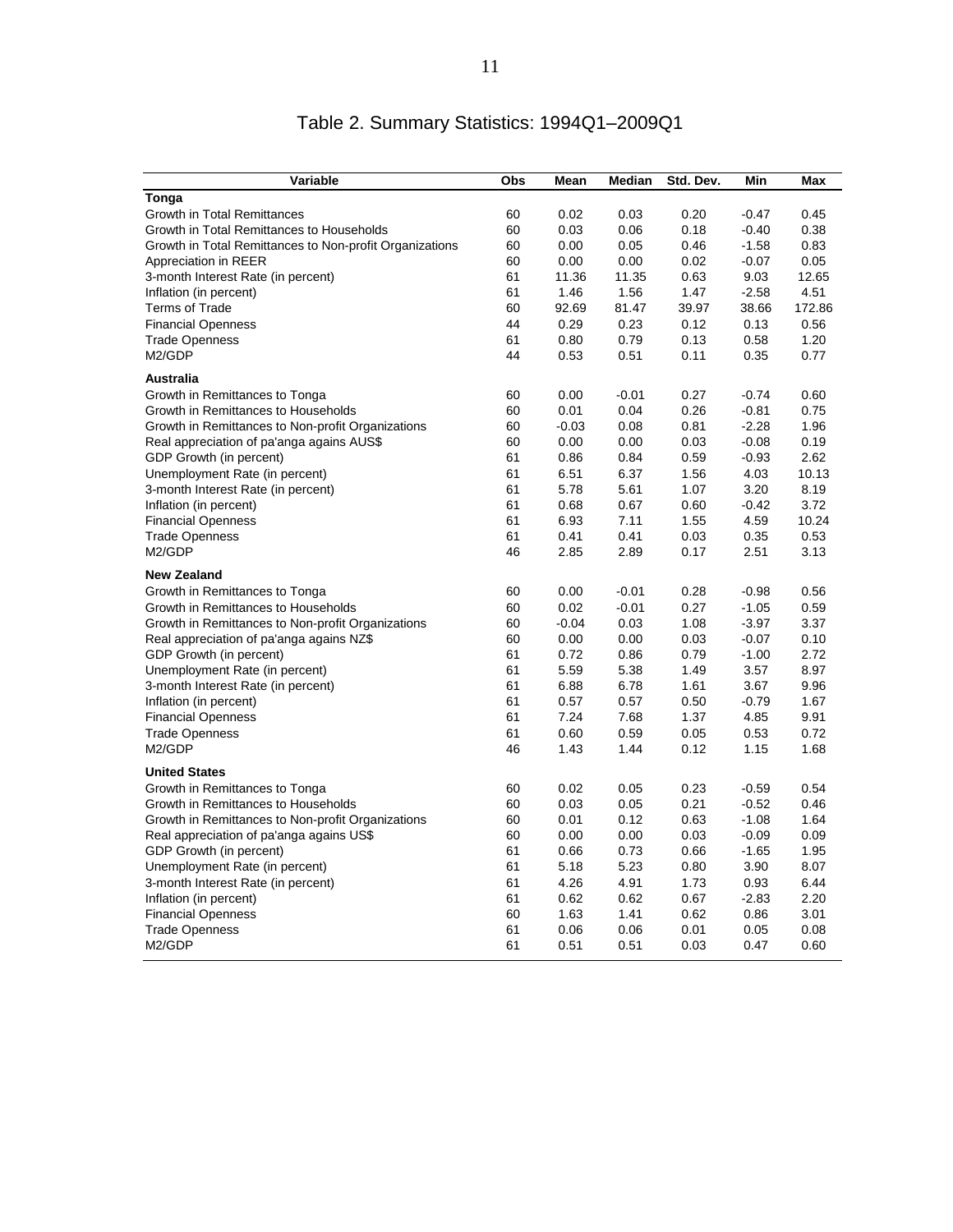We then study the effects of remittances on the real effective exchange rate by estimating the following standard model of exchange rate. tandard model of exchange rate.<br>  $dREER_t = \alpha + \beta_1 * dREER_{t-1} + \beta_2 * d \ln(\text{remitances})_t + \beta_3 * \text{TOT}_t$ 

REER<sub>t</sub> =  $\alpha + \beta_1 * dREER_{t-1} + \beta_2 * d$  ln(remittances), +  $\beta_3 * TOT$ ,<br>  $\beta_4 * f$  financial openness differential<sub>t-1</sub> +  $\beta_5 *$  trade openness differential<sub>t-1</sub>  $\frac{d}{dt}$ <sup>\*</sup> tinancial openness differential<br>  $\frac{d}{dt}$ <sub>6</sub> \*M2/GDP differential<sub> $t-1$ </sub> +  $\varepsilon$ <sub>t</sub> dREER<sub>t</sub> =  $\alpha + \beta_1 * dR E E R_{t-1} + \beta_2 * d$  In(remittances)<sub>t</sub> +  $\beta_3 * TOT$ ,<br>+ $\beta_4 * f$  inancial openness differential<sub>t-1</sub> +  $\beta_5 *$  trade openness differential<sub>t-1</sub> (2)<br>+ $\beta_6 * M2/GDP$  differential<sub>t-1</sub> +  $\varepsilon_t$  $dREER_t = \alpha + \beta_1 * dREER_{t-1} + \beta_2 * d \ln(\text{re} + \beta_4 * \text{financial openness differential}_{t-1} + \beta_5 * \text{M2/GDP differential}_{t-1} + \varepsilon_t$ (2)

where the dependent variable is the one-period change in the real effective exchange rate in quarter *t* (an increase in the value of which denotes an appreciation of the Tongan currency). The right-hand-side variables include the terms of trade, financial openness, trade openness, and the M2/GDP differential between Tonga and remitting countries. Equation (2) helps to test whether stronger remittance inflows lead to a real appreciation in the effective exchange rate. Since the bilateral real exchange rate between remitting countries and Tonga could potentially affect growth in remittances and potentially cause endogeneity bias problems, we use as instruments the lagged growth in total remittances, the lagged real GDP growth rate and unemployment rate of remitting countries, and the lagged real interest rate differential between Tonga and remitting countries (the latter three are all weighted by average shares of total remittances over 1994Q1–2009Q1).

#### **B. Empirical Results**

<span id="page-12-0"></span>This section presents estimates of the parameters in equations (1) and (2). Table 3 reports estimates of equation (1). The results are broadly consistent with those of other empirical studies. The results show that the remittances growth falls with an appreciation of real bilateral exchange rate between the remitting country and Tonga. A 1-percentage-point real appreciation in the Tongan currency against remitting country's currency is associated with a 2-percentage-point decrease in remittances growth. It suggests that Tongans abroad do not compensate for changes in exchange rates (and possible higher transaction costs).

The results also indicate that remittances growth increases with remitting countries' real GDP growth and decreases with the unemployment rate in remitting countries.

- A 1-percentage-point increase in real GDP growth in remitting countries is associated with a 4-percentage-points increase in remittances growth. Real GDP growth captures the potential capacity of expatriates for sending money back to Tonga. Stronger growth in remitting countries can also be expected to boost the demand for migrant workers, further improving the prospects for remittances.
- A 1-percentage-point increase in the unemployment rate in remitting countries is associated with a 1-percentage-point decrease in remittances growth.

Remittances growth increases with the interest rate differentials between Tonga and remitting countries. A 1-percentage-point increase in the interest rate differential is associated with a 2-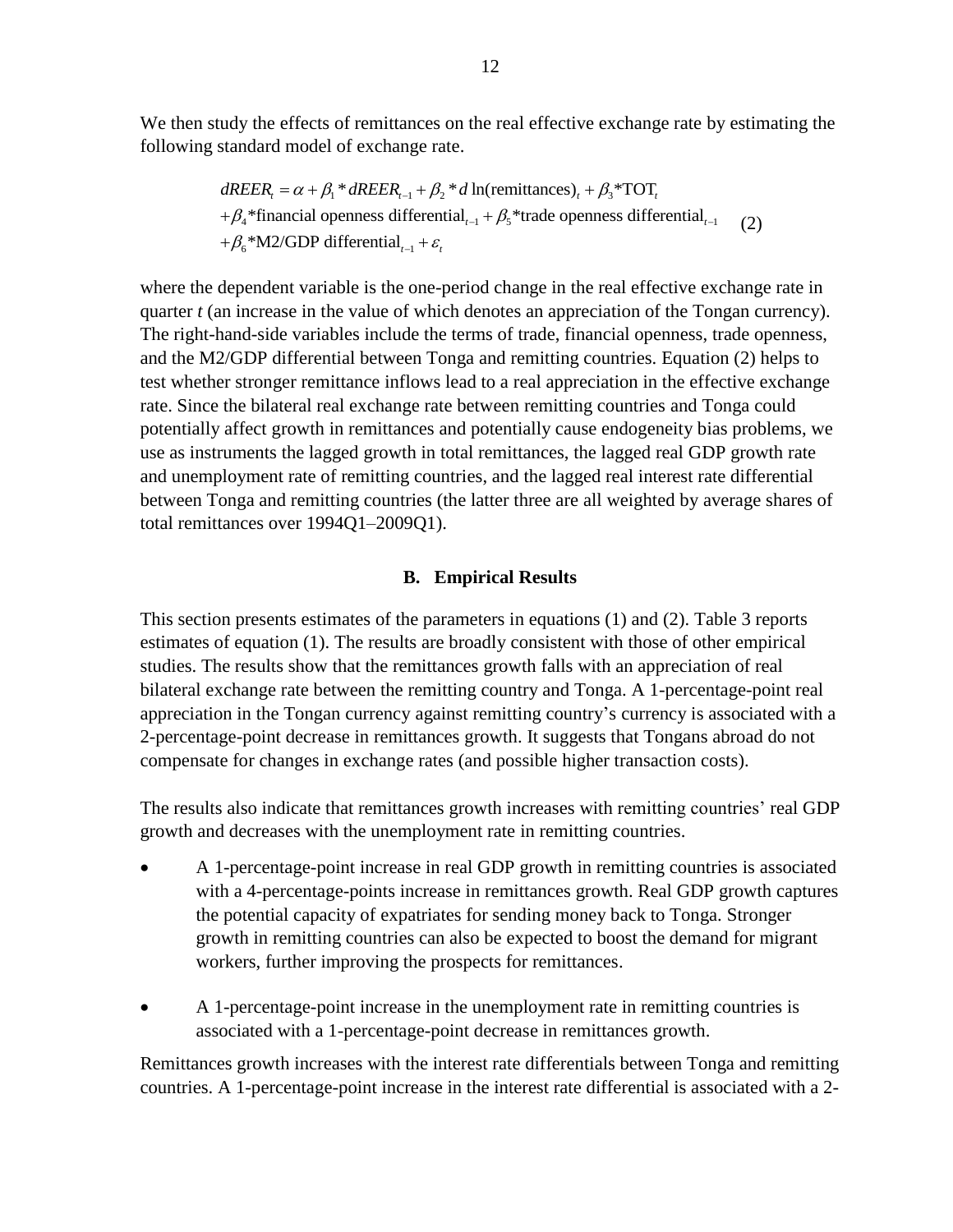| Dependent Variable:                                  | (1)<br>(2)  |             | (3)                         |  |
|------------------------------------------------------|-------------|-------------|-----------------------------|--|
| First-difference In(remittances)                     | Total       | Households  | Non-profit<br>Organizations |  |
| First-difference In(remittances)                     | $-0.324***$ | $-0.298***$ | $-0.374***$                 |  |
| (first lag)                                          | (0.036)     | (0.043)     | (0.049)                     |  |
| One-period increase in real exchange rate            | $-1.736***$ | $-1.163***$ | $-4.686***$                 |  |
| (foreign currency per Pa'anga) 2/                    | (0.354)     | (0.407)     | (0.485)                     |  |
| Real GDP growth in remitting                         | $0.044***$  | $0.036***$  | 0.005                       |  |
| country (in percent) (first lag)                     | (0.008)     | (0.01)      | (0.024)                     |  |
| Unemployment rate in remitting                       | $-0.012***$ | $-0.005$    | $-0.002$                    |  |
| country (in percent) (first lag)                     | (0.005)     | (0.01)      | (0.019)                     |  |
| Interest rate differential between                   | $0.021***$  | $0.012***$  | $0.064***$                  |  |
| Tonga and remitting country (in percent) (first lag) | (0.003)     | (0.001)     | (0.009)                     |  |
| Remitting country dummies included                   | Yes.        | <b>Yes</b>  | <b>Yes</b>                  |  |
| Number of observations                               | 174         | 174         | 174                         |  |
| Hansen's J statistic p-value                         | 0.6576      | 0.6156      | 0.7174                      |  |

# Table 3. Regressions for Determinants of Remittance Flows 1/

1/ \*,\*\*,\*\*\* denote P-value less than 0.1, 0.05, and 0.01, respectively. Standard Errors are shown in parenthesis.

2/ An increase in the real exchange rate denotes a real appreciation of Pa'anga.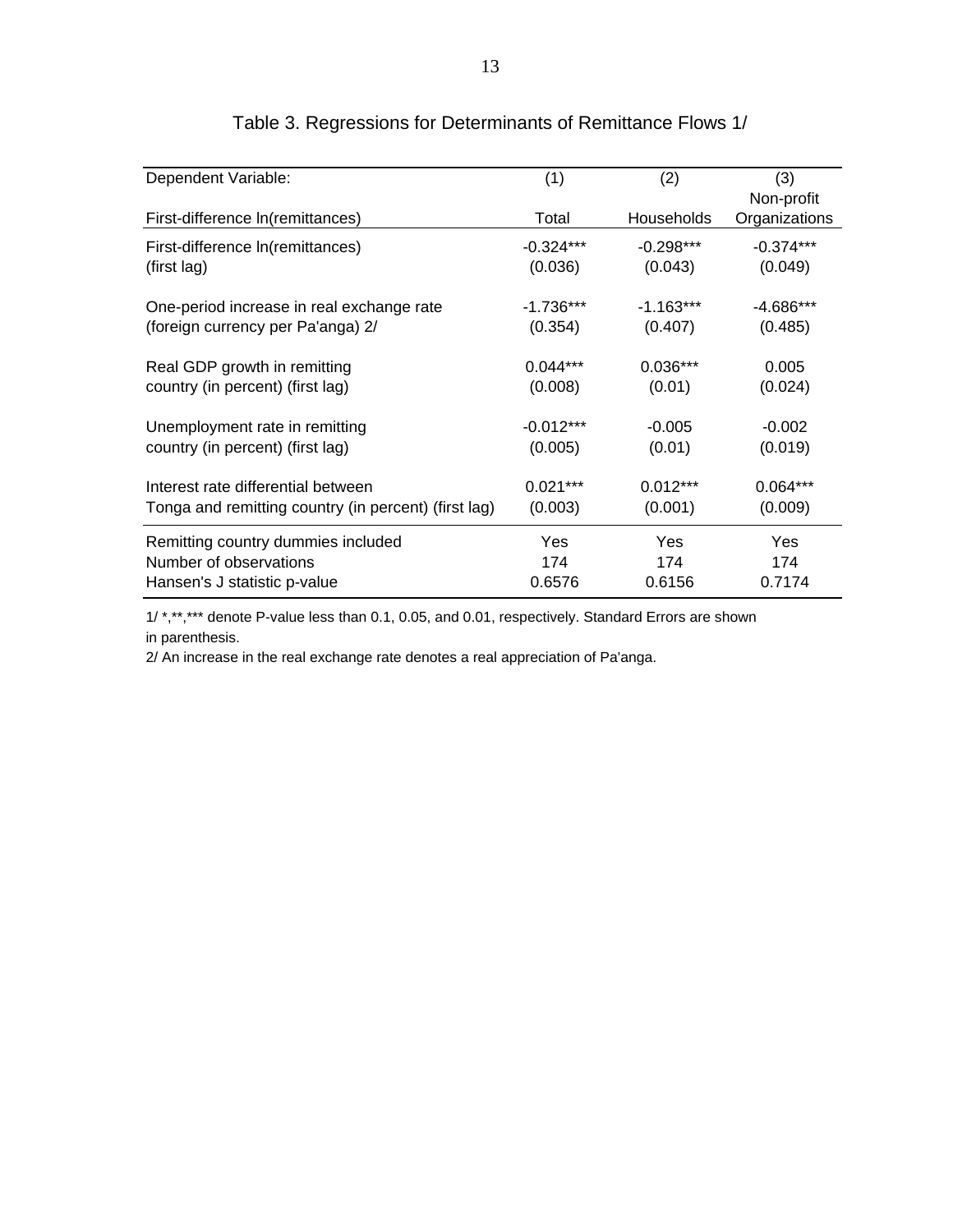percentage-point increase in remittances growth. This result could indicate that remittances help compensate for higher financing costs in Tonga (which effectively weakens the transmission mechanism of monetary policy) but could also indicate some sensitivity to investment opportunities documented in some other research (e.g., Almekinders, Maslova, and Abenoja (2009)).

Columns (2) and (3) show the regression results for remittances to households and to nonprofit organizations. Compared to remittances to households, remittances to non-profit organizations are more sensitive to an appreciation of the Tongan currency and to the interest rate differential between Tonga and remitting countries.

- A 1-percentage-point appreciation of the Tongan currency leads to a 1-percentagepoint decrease in the growth of remittances to households compared to a 5 percentage-point decline in the growth of remittances to nonprofitable organizations.
- A 1-percentage-point increase in the interest rate differential implies a 1-percentagepoint increase in the growth of remittances to households compared to a 6 percentagepoint increase in the growth of remittances to nonprofit organizations.
- However, real GDP growth in remitting countries does not have a statistically significant impact on the growth of remittances to nonprofit organizations, while it has positive and statistically significant effect on the growth of remittances to households.
- The unemployment rate in remitting countries has not been found to have a significant impact on either the growth of remittances to households or that to nonprofit organizations, once real GDP growth is controlled for, in contrast to the result for total remittances.

<span id="page-14-0"></span>Table 4 reports the estimates of equation (2). In the context of this specification, remittance flows are not found to have a significant impact on the change in real effective exchange rate. This is consistent with the fact that remittances to Tonga are primarily used to finance consumption goods, most of which are imported and hence would less likely affect the demand for nontradable goods relative to tradable goods. Therefore, the real effective exchange rate is less likely to be affected. The table also shows that the results are robust to different weights assigned to the three major remitting countries. Column (2) uses shares of remittances as weight, while columns (3) uses share of PPP GDP of remitting countries as weight. Differentiating remittances to households from those to nonprofit organizations yields similar results (not tabulated).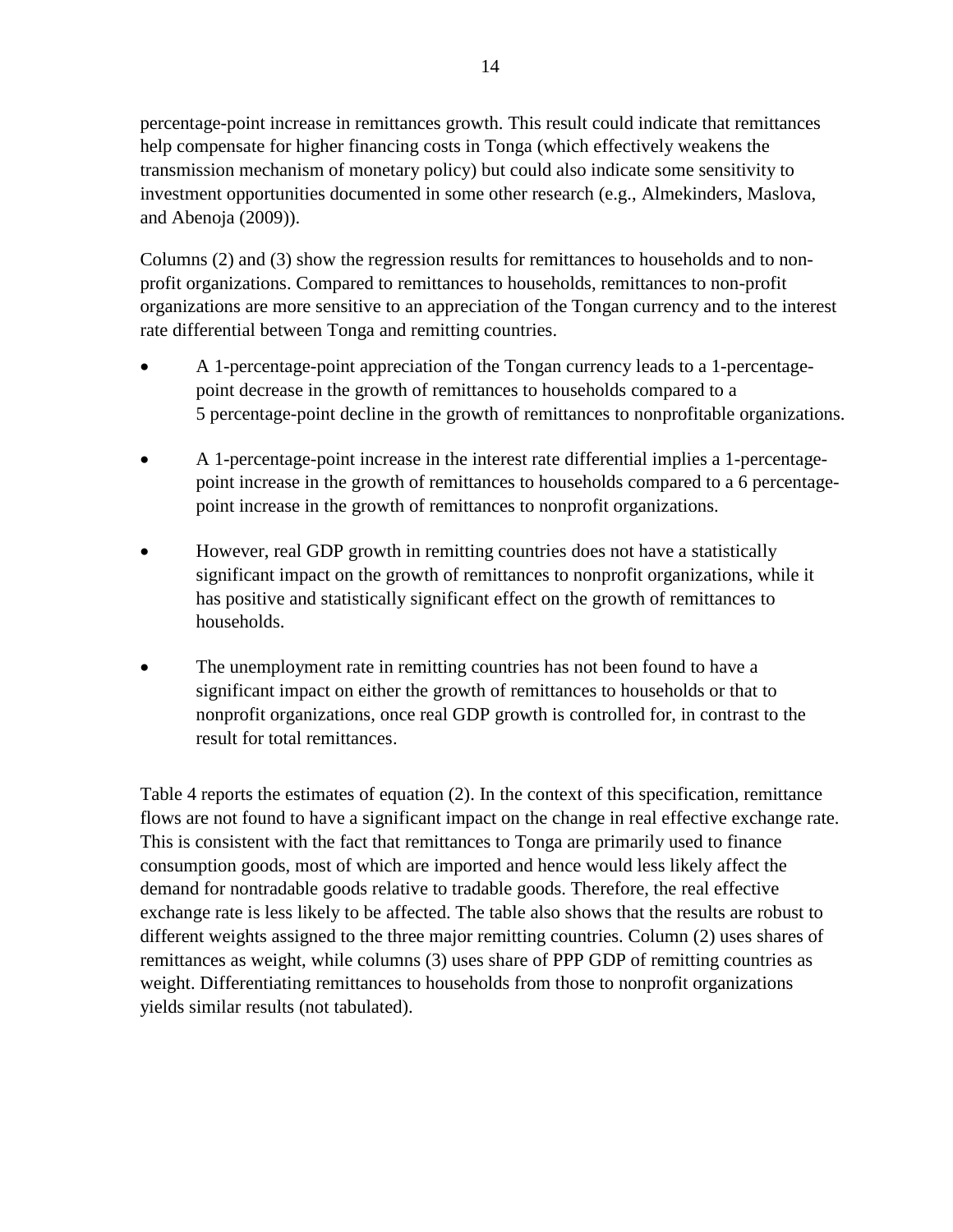| Dependent variable:<br>One-period increase in real effective exchange rate 2/ | (1)      | $(2)$ 3/ | $(3)$ 3/ |
|-------------------------------------------------------------------------------|----------|----------|----------|
| One-period increase in real effective exchange rate                           | 0.199    | 0.250    | 0.274    |
| (first lag)                                                                   | (0.136)  | (0.204)  | (0.175)  |
| First-difference In(total remittances)                                        | $-0.012$ | $-0.019$ | $-0.064$ |
|                                                                               | (0.036)  | (0.078)  | (0.067)  |
| Change in terms of trade                                                      | 0.008    | 0.019    | 0.019    |
|                                                                               | (0.014)  | (0.022)  | (0.022)  |
| Weighted M2/GDP differential between                                          |          | 0.000    | $-0.092$ |
| Tonga and remitting countries (first lag)                                     |          | (0.15)   | (0.126)  |
| Weighted financial openness differential between                              |          | $-0.002$ | $-0.028$ |
| Tonga and remitting countries (first lag)                                     |          | (0.024)  | (0.032)  |
| Weighted trade openness differential between                                  |          | 0.076    | 0.050    |
| Tonga and remitting countries (first lag)                                     |          | (0.049)  | (0.051)  |
| Constant                                                                      | 0.002    | $-0.053$ | $-0.086$ |
|                                                                               | (0.003)  | (0.104)  | (0.061)  |
| Number of observations                                                        | 58       | 34       | 34       |

#### <span id="page-15-1"></span>Table 4. Regressions for Economic Impacts of Remittance Flows 1/

1/ \*,\*\*,\*\*\* denote P-value less than 0.1, 0.05, and 0.01, respectively. Standard Errors are shown in parenthesis.

2/ An increase in the real effective exchange rate denotes a real appreciation of Pa'anga.

3/ Columns (2) uses share of remittances as weight; columns (3) uses share of PPP GDP of remitting countries as weight.

#### **IV. CONCLUSION**

<span id="page-15-0"></span>This paper analyzes the determinants of remittances to Tonga and gauges whether remittance inflows have a significant impact on the Tongan real effective exchange rate. The results indicate that macroeconomic conditions in remitting countries and exchange rate fluctuations influence remittances. Remittances growth falls with an appreciating currency of Tonga, but increases with higher real GDP growth and lower unemployment rate in remitting countries.

With regard to the impact of remittances in exchange rates, the analysis does not find evidence of "Dutch Disease" in Tonga. The real effective exchange rate does not respond significantly to the change in remittance flows. One possible reason for this is that remittances to Tonga are primarily used for consumption, most of which is imported with little impact on the demand for nontradable goods, and hence not much pressure for the currency to appreciate.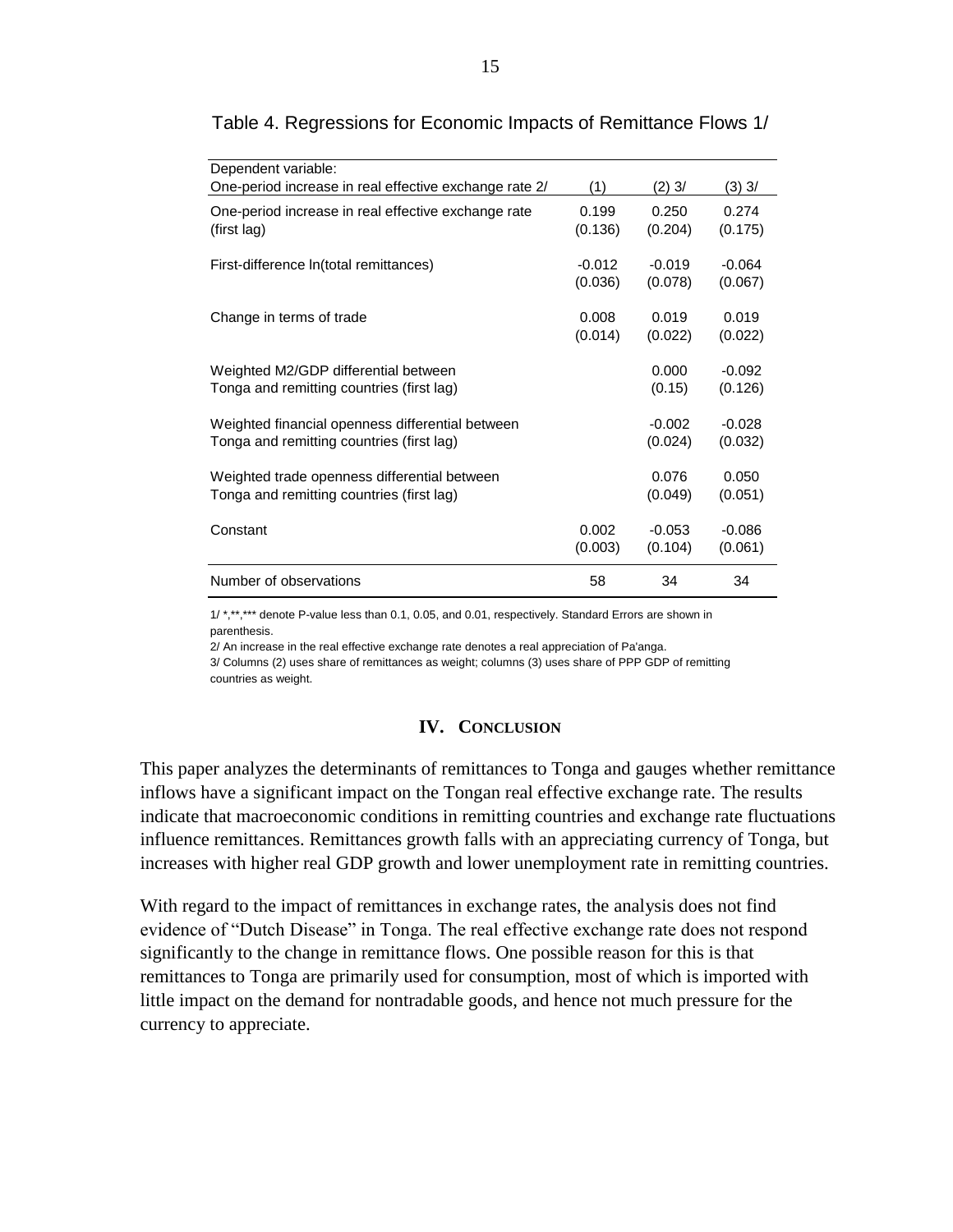#### **REFERENCES**

- <span id="page-16-0"></span>Aggarwal, Reena, Asli Demirguc-Kunt, and Maria Soledad Martinez Peria, 2006, Do Workers' Remittances Promote Financial Development? Policy Research Working Paper No. 3957 (Washington: World Bank).
- Almekinders, Geert, Svitlana Maslova, and Zeno Abenoja, 2009, Bangladesh-Selected Issues (SM/09/300), International Monetary Fund.
- Bourdet, Yves, and Hans Falck, 2003, Emigrants' Remittances and Dutch Disease in Cape Verde, Working Paper, No. 11 (Kristianstad, Sweden: Kristianstad University College).
- Browne, Christopher and Aiko Mineshima, 2007, Remittances in the Pacific Region, IMF Working Paper, WP/07/35 (Washington: International Monetary Fund).
- Chami, Ralph, Adolfo Barajas, Thomas Cosimano, Connel Fullenkamp, Michael Gapen, and Peter Montiel, 2008, Macroeconomic Consequences of Remittances, IMF Occasional Paper 259 (Washington: International Monetary Fund).
- Chamon, Marcos, Romuald Semblat, and Anne Morant, 2005, Samoa-Selected Issues and Statistical Appendix, SM/05/181(Washington: International Monetary Fund).
- Giuliano, Paola, and Marta Ruiz-Arranz, 2005, Remittances, Financial Development, and Growth, IMF Working Paper 05/234 (Washington: International Monetary Fund).
- Holzner, Mario, 2006, Real Exchange Rate Distortion in Southeast Europe, *Global Development Network Southeast Europe*. (Vienna: Vienna Institute for International Economics). Available via the Internet: <http://www.wiiw.ac.at/balkan/files/HOLZNER.pdf>
- Hyder, Zulfiqar, and Adil Mahboob, 2005, Equilibrium Real Effective Exchange Rate and Exchange Rate Misalignment in Pakistan. (Islamabad: State Bank of Pakistan). Available via the Internet: [http://www.sbp.org.pk/research/conf/Session\\_IV\\_Zulfiqar\\_Adil.pdf](http://www.sbp.org.pk/research/conf/Session_IV_Zulfiqar_Adil.pdf)
- Johnson, G.E., and W.E. Whitelaw, 1974, Urban-Rural Income Transfers in Kenya: An Estimated-Remittances Function, *Economic Development and Cultural Change*, Vol. 22, pp. 473–79.
- Lucas, Robert E.B., and Oded Stark, 1985, Motivations to Remit: Evidence from Botswana, *Journal of Political Economy*, Vol. 93, pp. 901–18.